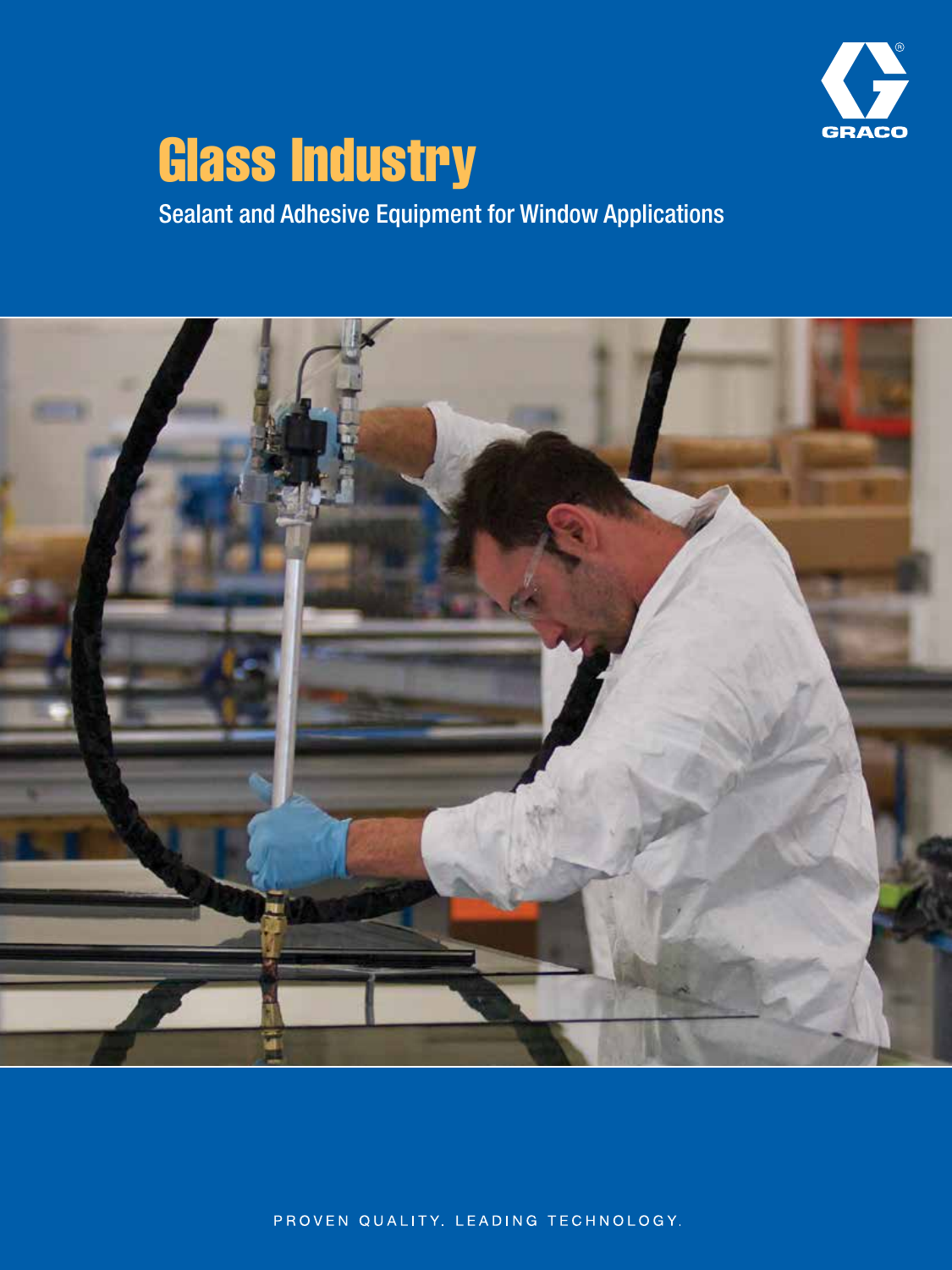# Advanced Technology for the Glass Industry



Improve productivity and reduce your cost of ownership

Graco systems are engineered and built to outperform the competition. They incorporate innovative features that streamline operations and reduce downtime.

- Built with high-quality parts for longer life and reliability – and less downtime for maintenance
- Advanced pumping technology creates a better, more consistent bead – which results in reduced rework
- Better pumping technology also means less wasted material
- For unique applications, Graco can also custom-engineer your equipment solution

Graco is dedicated to providing the highest level of service through its knowledgeable, qualified global team of distributors. With Graco's ongoing investment in new technologies, you are assured a world-class product offering that helps maximize your plant's production capacity.

For more information, contact Graco at 877-844-7226 or email info@graco.com.

# First choice for productivity and reliability

From hot melt systems to ambient supply systems to plural-component proportioners, Graco offers a complete line of sealant and adhesive dispensing equipment, each configured to fit your specific application. Count on Graco equipment for advanced technologies, superior quality and consistent performance that improves your productivity and throughput.





### Using one global supplier makes sense. Here's why:

- Similar equipment functionality across your plant
- Easier maintenance with common wear parts
- Better service and support with a global distribution network

### Advanced, intuitive controls

The electronic controls on Graco units help you monitor and control critical factors through an easy-to-use interface.

- Provides immediate access to information – at the touch of a button
- Tracks material usage and flow
- Provides pump runaway protection
- Common and shared parts which
- Simplified training



- Supports preventative maintenance strategies
- Easy to program, easy to service
- Simplified training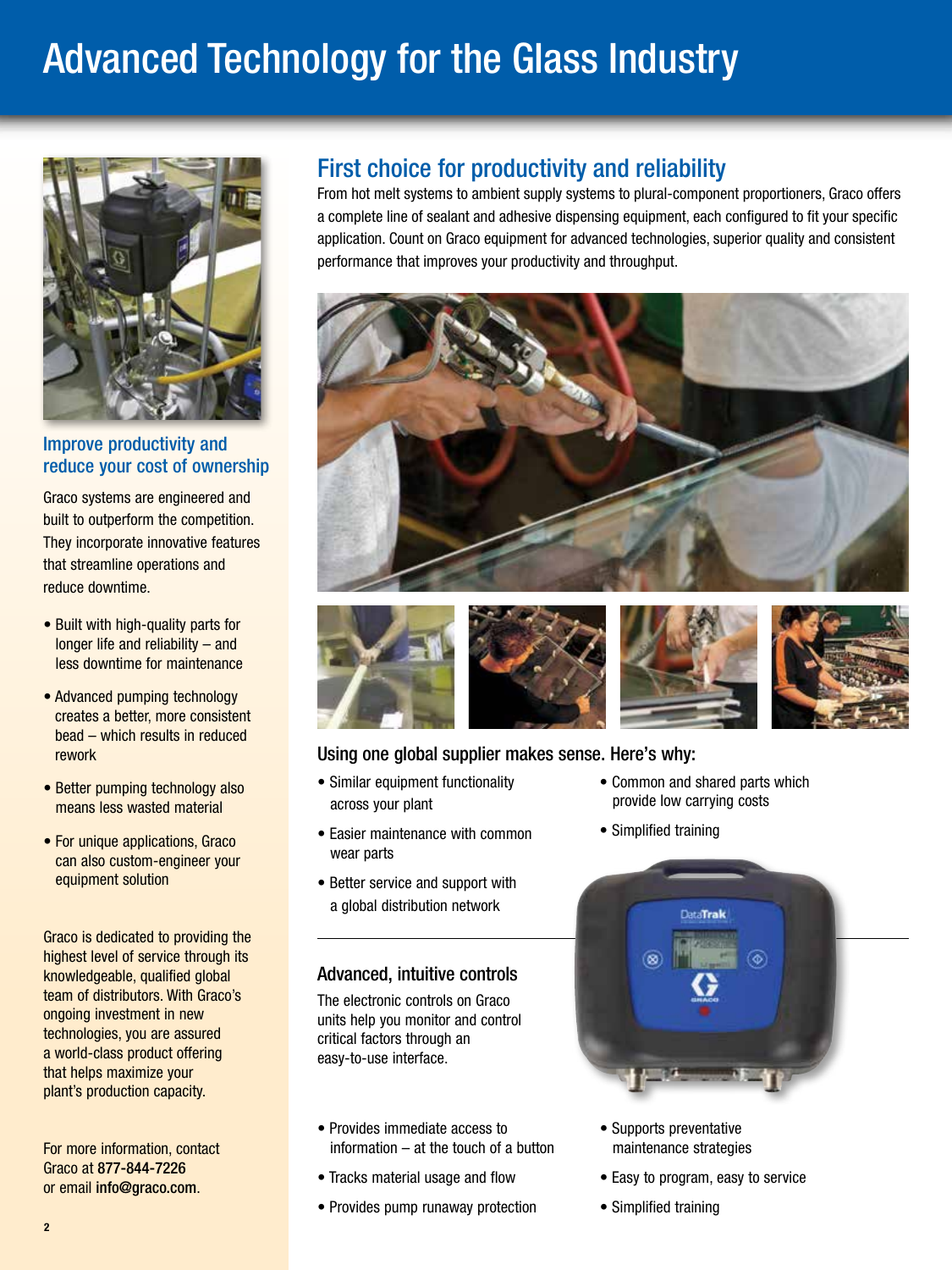# A Complete Line of Solutions



HFR Metering System



ExactaBlend® AGP Advanced Glazing Proportioner



Therm-O-Flow® 200 Hot Melt System

*Window Glazing or Back Bedding*

• Adheres glass onto the sash for a weathertight seal *• Use a Therm-O-Flow, Graco Supply System, ExactaBlend AGP or HFR Metering System*



D200 Ambient Supply System

*Desiccant Application* • Spacer is filled with desiccant to prevent condensation and improve insulating performance

> *• Use a Therm-O-Flow or Graco Supply System*

## Applications

- Window glazing
- Curtain wall
- Insulating glass processes such as primary and secondary sealing
- Desiccant applications
- Corner key sealing / corner joint bonding
- Roll coat applications
- Profile wrapping

## **Materials**

- Silicones
- Butyls
- Polysulfides
- Polyurethanes
- Desiccants
- Urethanes
- Epoxies
- Reactive hot melt adhesives
- Warm melt sealers
- Specialty resins
- Polyvinyl chloride (PVC)

*Primary Seal*

- Requires fast-bonding hot-melt, fast-set sealant
- *Use a Therm-O-Flow 200 or Therm-O-Flow 20*

#### *Secondary Seal*

- Adds structural stability and provides moisture barrier
- Common materials are two-component or reactive hot melt
- *Use an ExactaBlend AGP or HFR Metering System*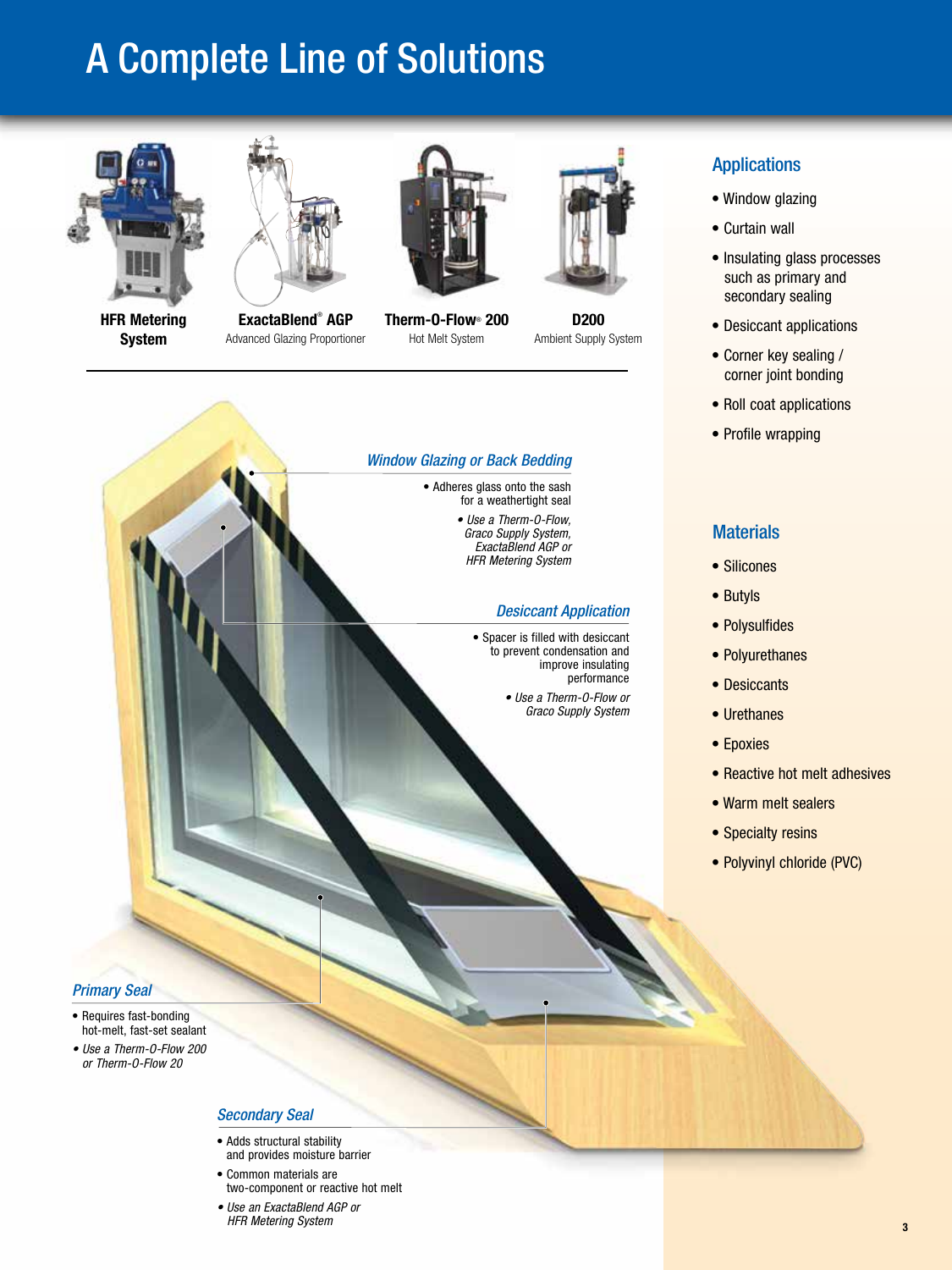# ExactaBlend AGP

Variable Ratio Advanced Glazing Proportioner



# Technical Specifications - ExactaBlend AGP

| <b>Typical ratios by weight</b> | $6:1$ to $20:1**$                                             |
|---------------------------------|---------------------------------------------------------------|
| Flow rates                      | Continuous flow - 500 to 4000 grams/min*                      |
| <b>Max. working pressure:</b>   |                                                               |
| UL6000 valve                    | 4000 psi (276 bar, 27.6 MPa)                                  |
| <b>MD2 Valve</b>                | 3000 psi (207 bar, 20.7 MPa)                                  |
| <b>Fluid outlet base</b>        | $1/2$ npt (f)                                                 |
| <b>Fluid outlet catalyst</b>    | $1/4$ npt (f)                                                 |
| Air inlet                       | $3/4$ npt (f)                                                 |
| <b>Boom height</b>              | 108 in (274 cm)                                               |
| Ram height (raised)             | 102 in (259 cm)                                               |
| Weight                          | 865 lb (390 kg)                                               |
| Width x depth (base)            | 40 x 42 in (101 x 107 cm)                                     |
| <b>Electrical requirements</b>  | 90-264 VAC, 50/60 Hz, 1-ph, 4 amps max                        |
| Air pressure requirements       | 80 to 100 psi (6.0 to 7.0 bar/0.6 to 0.7 MPa)                 |
| Air flow requirements           | 35 scfm (1.0m <sup>3</sup> /min) at 4000 q/min in polysulfide |
| Manual                          | 3A2894                                                        |

# The ExactaBlend™ Advanced Glazing Proportioner handles two-component

sealants and adhesives – providing accurate, on-ratio mixing and a consistent flow rate, even during pump changeover. It also:

Superior mixing and ratio assurance made easy

- Provides automatic shut-down if off-ratio conditions occur
- Cuts material waste and reduces rework for a healthier bottom line
- Ultimately reduces the chance of seal failure on insulating glass, resulting in better quality end products

#### Advanced technology at an affordable price

- Easy to use electronic controls take the guesswork out of setting or changing the ratio
- Optional data download provides reports on ratio, flow rate, material usage and alarm events

#### Reduces wasted material

When the ExactaBlend AGP is coupled with the MD2 Valve, the catalyst and base materials are blended together in the mixer – apart from the applicator. This reduces the amount of base purge material needed to clean the mixer.

#### **Materials**

- Two-part sealants and adhesives
- Two-part structural adhesives

#### Applications

- Manual adhesive and sealant applications
- Insulating glass sealant
- Structural glazing for curtainwall
- Window glazing or back bedding
- Structural adhesive
- Cartridge fill

*\*Flow rate is based on Polysulfide at room temperature. \*\* Weight ratios are dependent upon specific gravities.*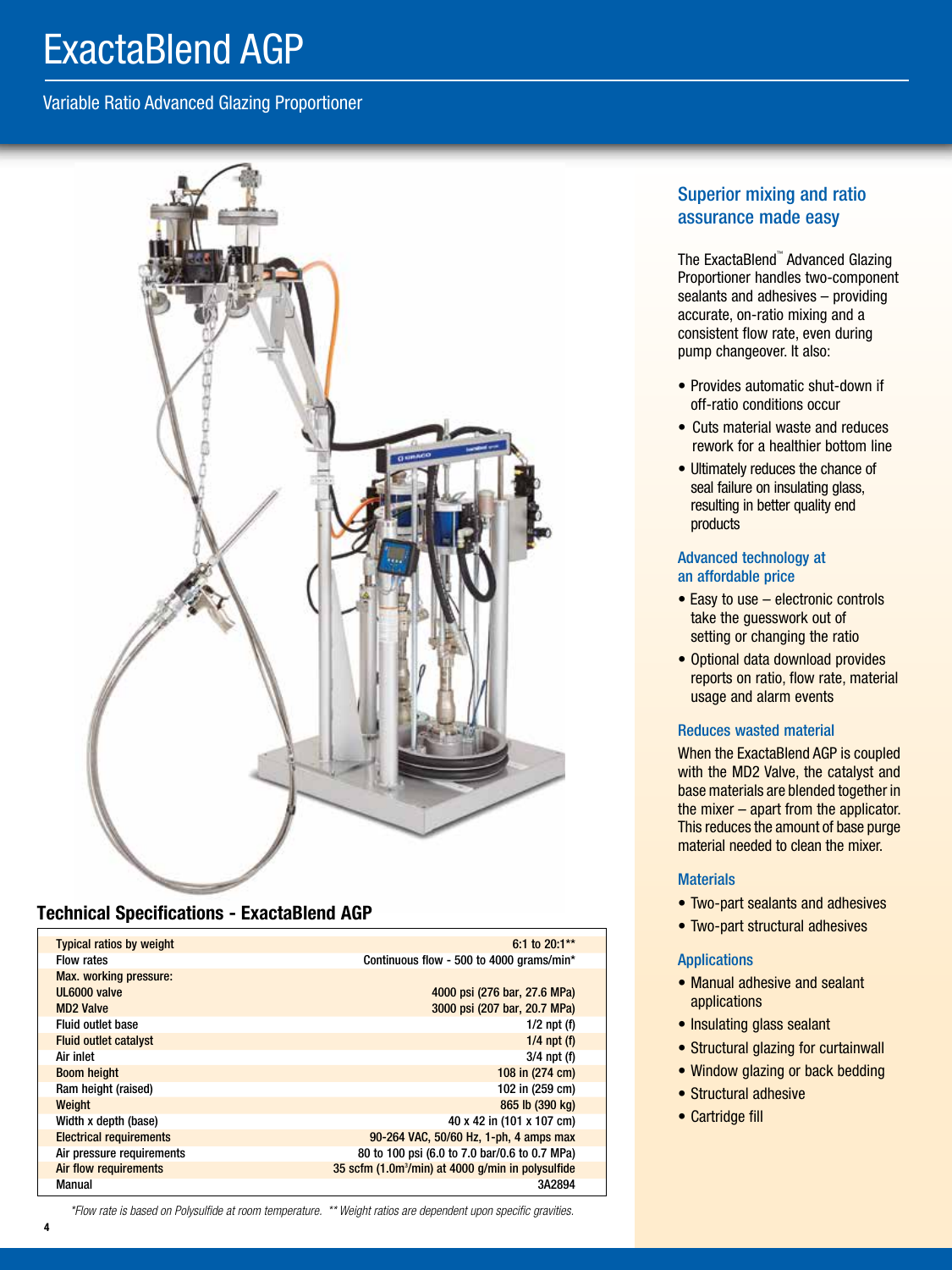# HFR Metering System

Hydraulic Fixed Ratio Metering System for Sealants and Adhesives

## Improve your throughput with advanced dispensing technology

The Graco HFR™ Metering System is a meter, mix and dispense system that processes multiple sealant and adhesive materials.

#### Accurate, on-ratio dispense means less waste, more profits

The Graco HFR consistently achieves accurate ratios and volumes. As the system dispenses material, it automatically fine-tunes and adjusts material flows and pressures to achieve a consistent bead. As a result, you waste less material, reducing scrap and rework.

#### More technology for less capital investment

The Graco HFR offers advanced technology and functionality  $-$  at a lower price than basic shot meters or gear pumps. In addition, the system's horizontal pumps can be rebuilt at your facility, eliminating costly rebuilds, the need for backup pumps and ultimately reducing your total cost of ownership.

#### **Materials**

- Urethanes
- Polysulfides
- Epoxies
- Acrylics
- Methyl Methacrylate Adhesive (MMA)
- Silicones
- Filled and unfilled materials

#### Applications

- Automated sealant and adhesive applications
- Window glazing or back bedding
- Secondary sealing



# Technical Specifications - HFR Metering System

| <b>Maximum Fluid Working Pressure</b> |                                                                                                                                                                       | 3000 psi (207 bar, 20.7 MPa)                                                        |
|---------------------------------------|-----------------------------------------------------------------------------------------------------------------------------------------------------------------------|-------------------------------------------------------------------------------------|
| <b>Maximum Fluid Temperature</b>      |                                                                                                                                                                       | 190°F (88°C)                                                                        |
| <b>Fluid Inlets</b>                   |                                                                                                                                                                       | Component A (Red): 1/2 npt(f)<br>Component B (Blue): 3/4 npt(f)                     |
| <b>Fluid Outlets</b>                  | Component A (Red): #8 (1/2 in.) JIC (3/4-16 unf), with #5 (5/16 in.) JIC adapter<br>Component B (Blue): #10 (5/8 in.) JIC (7/8-14 unf), with #6 (3/8 in.) JIC adapter |                                                                                     |
| Weight                                |                                                                                                                                                                       | Units with 12 kW Heaters: 868 lb (394 kg)<br>Units without heaters: 634 lb (288 kg) |
| <b>Manual</b>                         |                                                                                                                                                                       | 313997                                                                              |

*All other brand names or marks are used for identification purposes and are trademarks of their respective owners.*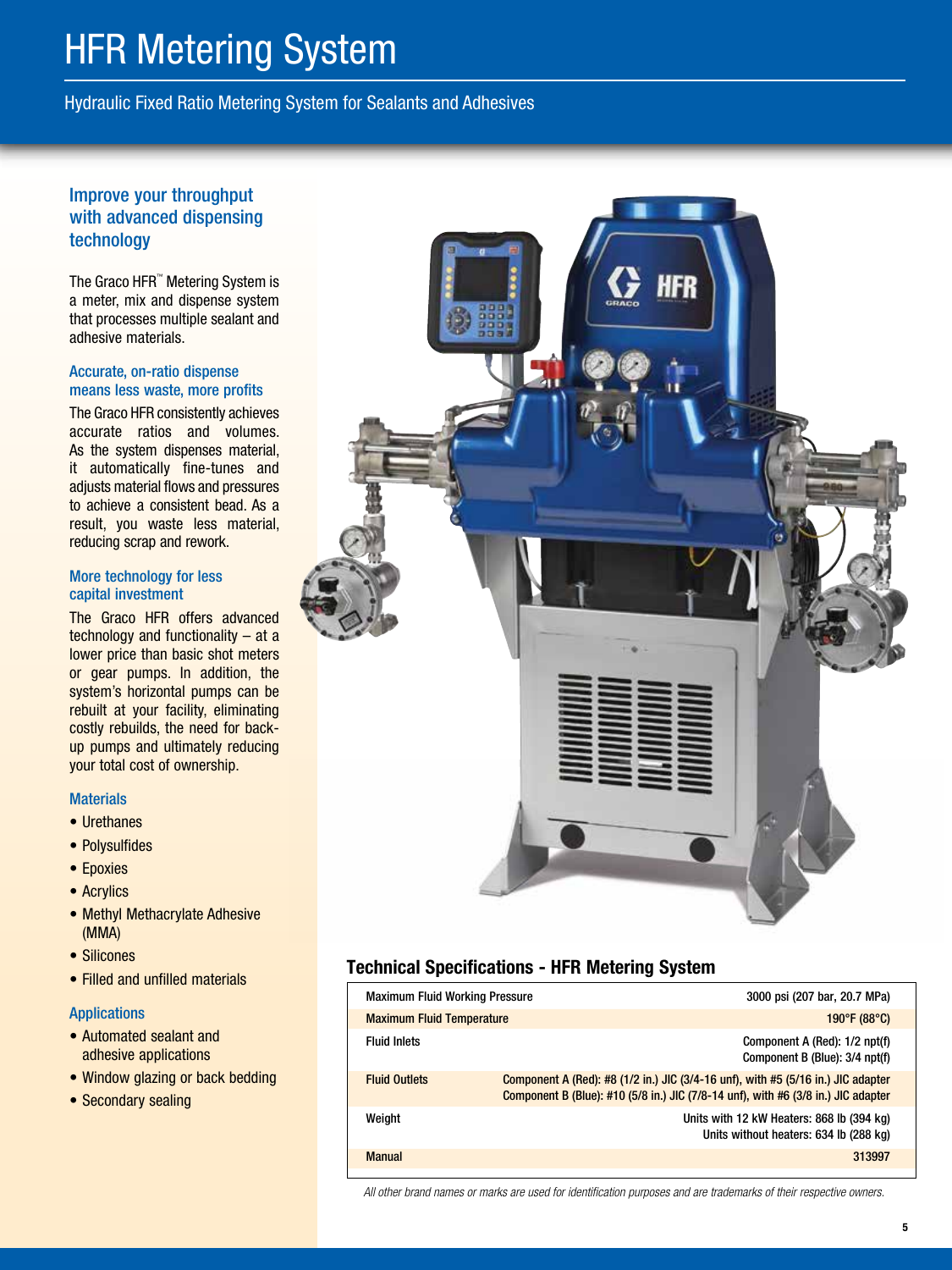# Therm-O-Flow

Bulk Melt Systems with NXT™ Technology



# Technical Specifications - Therm-O-Flow

|                                                                                                             | Therm-0-Flow 200                 | Therm-0-Flow 20                 | Therm-O-Flow 20/Mini-5          |  |
|-------------------------------------------------------------------------------------------------------------|----------------------------------|---------------------------------|---------------------------------|--|
| Fluid flow at 60 cpm                                                                                        | 2.8 US gpm (10.6 lpm)            | 2.8 US gpm (10.6 lpm)           | $0.9$ US gpm $(3.4$ lpm)        |  |
| Max. pump operating temp.                                                                                   | 400°F (204°C)                    | 400°F (204°C)                   | 400°F (204°C)                   |  |
| Weight                                                                                                      | 1200 lb (545 kg)                 | 750 lb (340 kg)                 | 650 lb (295 kg)                 |  |
| Air inlet size                                                                                              | $1/2$ npt (f)                    | $1/2$ npsm (f)                  | $1/2$ npsm (f)                  |  |
| <b>Pump fluid outlet size</b>                                                                               | 1 npt $(f)$                      | 1 npt $(f)$                     | 1 npt $(f)$                     |  |
| Power consumption:<br>Compressed air                                                                        | 25-50 scfm typical               | 25-50 scfm typical              | 25-50 scfm typical              |  |
| <b>Peak consumption with:</b><br><b>Mega-Flo melt grid</b><br>Standard/finned melt grid<br>Smooth melt grid | 27.5 KVa<br>24.5 KVa<br>24.5 KVa | <b>NA</b><br>8.7 KVa<br>8.7 KVa | <b>NA</b><br>6.4 KVa<br>6.4 KVa |  |
| Manuals<br>311208                                                                                           |                                  | 311976                          | 312094                          |  |

*Therm-O-Flow machines and complete configured packages carry the CE mark.*

# The most advanced technology on the market

With melt rates that are at least 60 percent higher than the leading competitor, Therm-O-Flow bulk hot melt systems outperform the competition time after time.

#### Better performance, higher melt rates

- The patented Mega-Flo™ platen for 55 gal (200 l) units provides the highest output per watt of power in the industry
- Assures smooth melting with the least amount of material degradation
- With the Mega-Flo platen, Graco's Therm-O-Flow hot melt systems can support two glazing lines simultaneously
- High melt rate, combined with the large number of heat zones and high pressure result in greater productivity and performance

#### Durable, long-lasting NXT Air Motor technology

• NXT Air Motor provides quieter operation, better performance and improved efficiency

#### EasyKey™ Controls

- Intuitive and easy to use
- Integrated self-diagnostics and serviceable design make service quick and easy

#### **Materials**

- Butyl rubber
- Ethylene Vinyl Acetate (EVA)
- Polyamide
- Polyurethane Reactive (PUR)
- Pressure sensitive adhesives (PSA)
- Polyisobutylene (PIB)

#### **Applications**

- Roll coat applications
- Glazing and back bedding
- Primary and secondary seal
- Desiccant applications
- Profile wrapping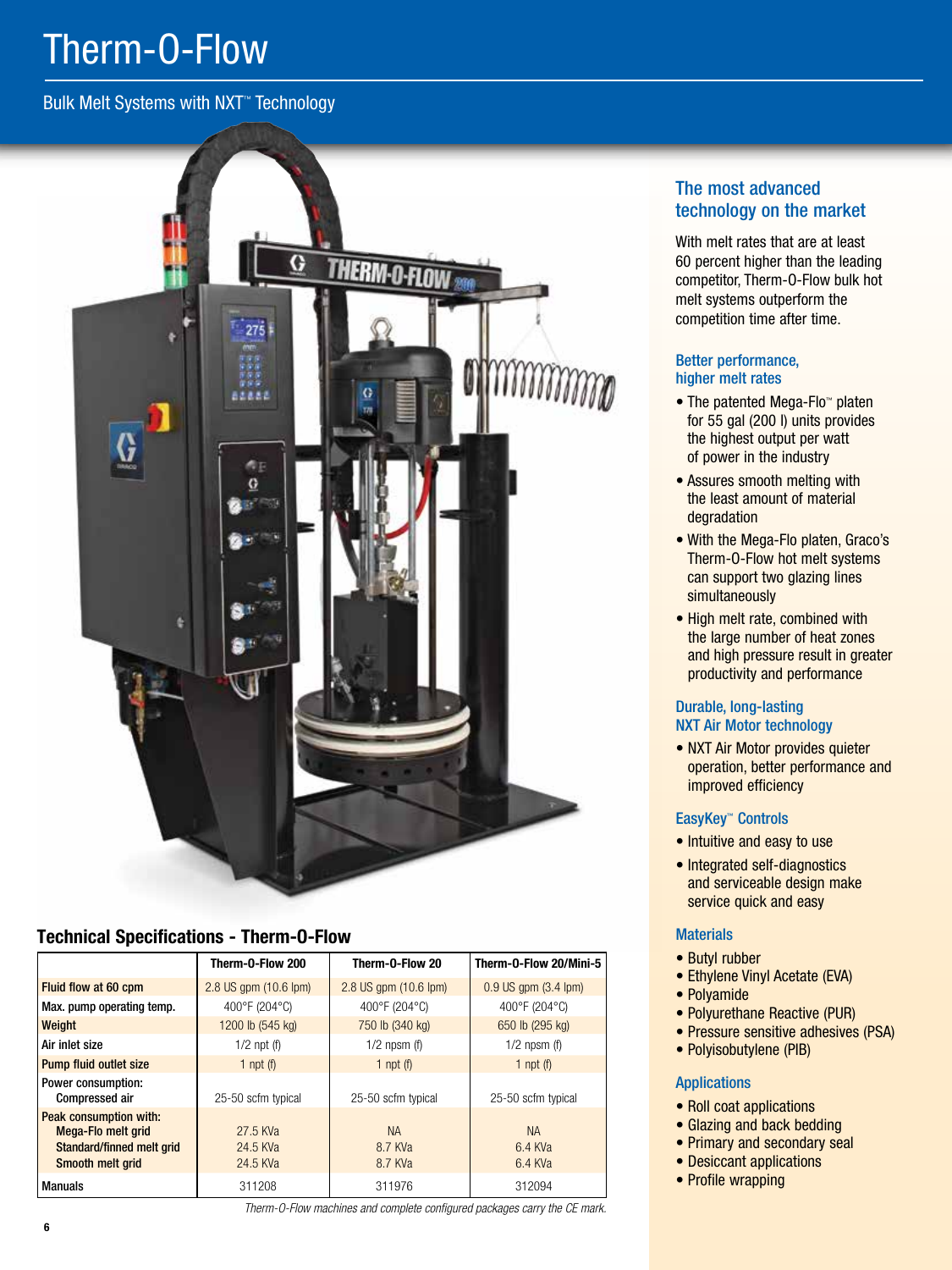# Graco Supply Systems

Sealant & Adhesive Supply Systems with NXT Technology

# The next generation of technology and performance

Designed with features that minimize maintenance and streamline everyday operations, Graco Supply Systems help reduce your cost of ownership.

### Built with high-quality parts for longer life

- Seal design offers less maintenance and lasts two to three times longer than the competition
- Better durability means increased uptime

#### NXT – the next generation of Graco air motors

• NXT Air Motor is the new standard in air motor durability, lasting ten times longer than the King

#### Advanced controls – intuitive and easy to use

• Tracks and displays material usage

- Provides pump diagnostics for better maintenance
- Provides pump runaway protection
- Tandem Display Module provides automatic electric crossover that switches over to the second ram when material reaches a certain level

#### **Materials**

- Silicones
- Butyl
- Polysulfides
- Desiccants
- Urethanes
- Acrylics
- Epoxies
- PVC
- Specialty resins
- Latex

#### Applications

- Insulating glass manufacturing
- Glazing and back bedding
- Desiccant applications



# Technical Specifications - Graco Supply Systems

| Pump            | Pump<br><b>Ratio</b> | Air<br>Motor   | gpm<br>@ 60 cpm (lpm) | psi<br>(bar, MPa) | Available in<br><b>Stainless Steel</b> |
|-----------------|----------------------|----------------|-----------------------|-------------------|----------------------------------------|
| C <sub>40</sub> | 40:1 100cc           | <b>NXT2200</b> | 1.7(6.4)              | 4000 (276, 27.6)  | N <sub>o</sub>                         |
| C63             | 63:1 100cc           | NXT3400        | 1.7(6.4)              | 6300 (434, 43.4)  | No                                     |
| C <sub>23</sub> | 23:1 200cc           | NXT2200        | 3.0(11.4)             | 2300 (159, 15.9)  | <b>Yes</b>                             |
| <b>C36</b>      | 36:1 200cc           | NXT3400        | 3.0(11.4)             | 3600 (248, 24.8)  | <b>Yes</b>                             |
| C68             | 68:1 200cc           | NXT6500        | 3.0(11.4)             | 6200 (427, 42.7)  | Yes                                    |
| <b>C29</b>      | 29:1 250cc           | NXT3400        | 3.8(14.4)             | 2900 (200, 20.0)  | <b>Yes</b>                             |
| C <sub>55</sub> | 55:1 250cc           | NXT6500        | 3.8(14.4)             | 5500 (379, 37.9)  | <b>Yes</b>                             |
| C82             | 82:1 250cc           | Premier        | 3.8(14.4)             | 6200 (427, 42.7)  | Yes                                    |
| C <sub>14</sub> | 14:1 500cc           | NXT3400        | 8.0(30.3)             | 1400 (97, 9.7)    | <b>Yes</b>                             |
| C <sub>26</sub> | 26:1 500cc           | NXT6500        | 8.0(30.3)             | 2600 (179, 17.9)  | <b>Yes</b>                             |
| C39             | 39:1 500cc           | Premier        | 8.0(30.3)             | 3900 (269, 26.9)  | Yes                                    |
| <b>Manual</b>   |                      | 312371         |                       |                   | $\overline{\phantom{a}}$               |